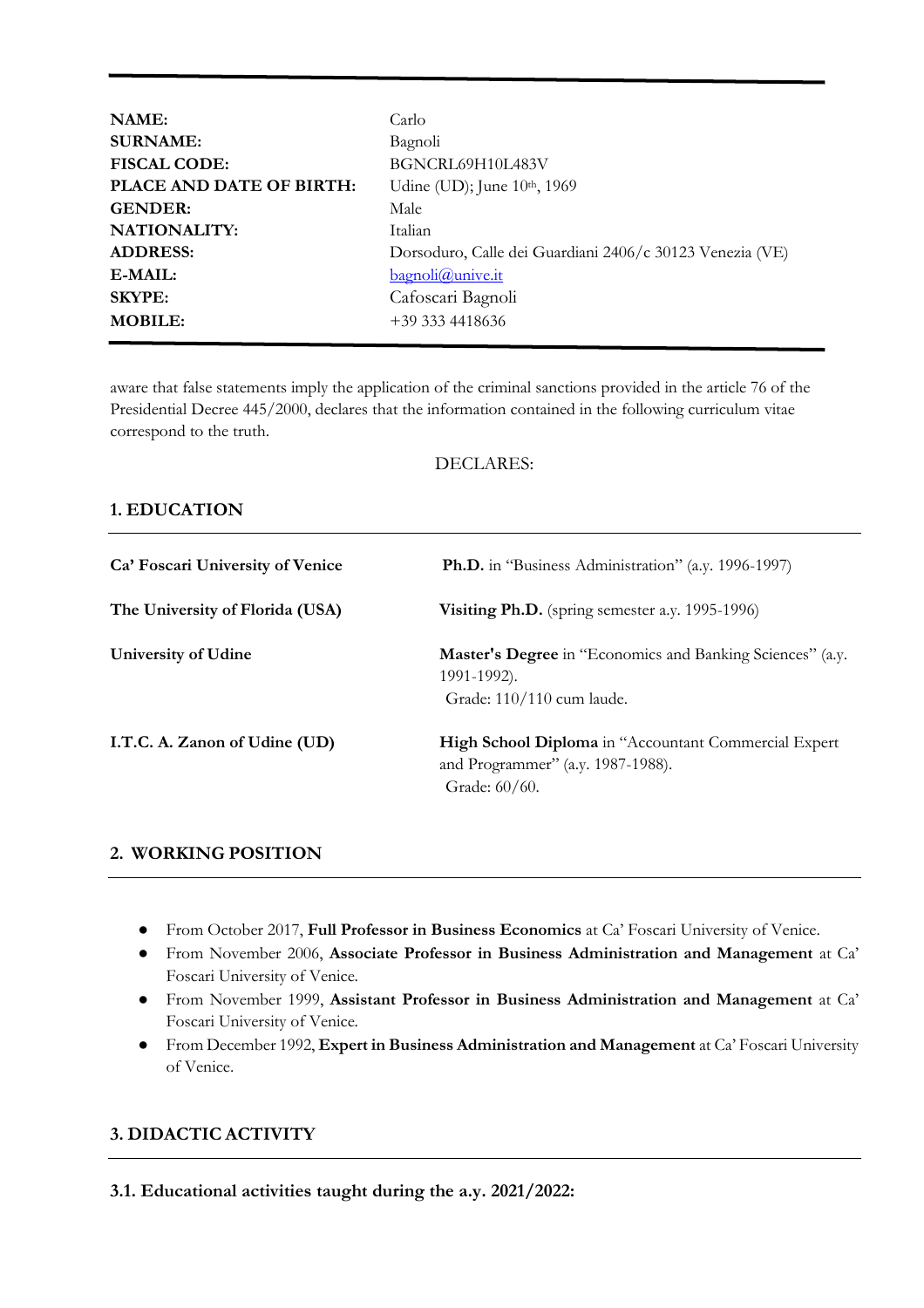- Business Economics (Italian-taught) at Ca' Foscari University of Venice Bachelor's Degree in Business and Economics.
- Strategy Planning and Control Systems (Italian-taught) at Ca' Foscari University of Venice Master's Degree in Accounting and Finance.
- Strategy Planning and Sustainability Management (Italian-taught) at Ca' Foscari University of Venice Master's Degree in Economics and Business Management.
- Business model innovation (English-taught) at Ca' Foscari University of Venice Master's Degree in Management.

## **3.2. Teaching awards:**

- 1st place, "Venice Innovation and Transversal Teaching" Annual Award, a.y. 2012/2013, Ca' Foscari University of Venice.
- 1st place, "Best teacher award: Department of Management" (master's degree), a.y. 2008/2009 Ca' Foscari University of Venice.
- 1st place, "Best teacher award: Department of Management" (bachelor's degree), a.y. 2007/2008, Ca' Foscari University of Venice.
- 6<sup>th</sup> place, "Best teacher award: Faculty of Economics", a.y. 2006/2007, Ca' Foscari University of Venice.

## **3.3. Innovative educational activities proposed:**

- 2st level Master "Strategy Innovation Master"
- 1st level Master "Strategy Innovation Master" already "Tecnology & Design Strategy Innovation".
- University project "sConfini –Esplorazione d'impresa".
- University project "Istorie Racconti di Impresa".

# **4. RESEARCH ACTIVITIES**

### **4.1. Areas of research:**

- Fuzzy logic and performance measurement
- Voluntary disclosure strategy and narrative reporting
- Competitive and knowledge strategies fit
- Strategy and business model innovation design-driven
- Organizational culture, corporate identity and corporate image fit
- Digital disruption and business model innovation
- Sustainability and circular business model

# **4.2. Organization, direction, coordination and participation to national and international research projects, and direction of highly qualified foreign and international research institutes:**

- From 2018 to 2021, "Nanoregion", "CAB", "Nuvolak2", overall funding of € 5.900.000 on the Program for the European territorial cooperation Interreg Italia - Slovenia 2014-2020.
- From 2013 to 2015, "Innovarea", funding of € 1.200.000 on Regional Projects Action, regional strategic plan for scientific research, technological development and innovation.
- From 2011 to 2015, "Co-creation of competitive knowledge between universities and SMEs", funding of € 2.850.000 on the program for the European territorial cooperation Interreg Italia-Slovenia 2007-2013.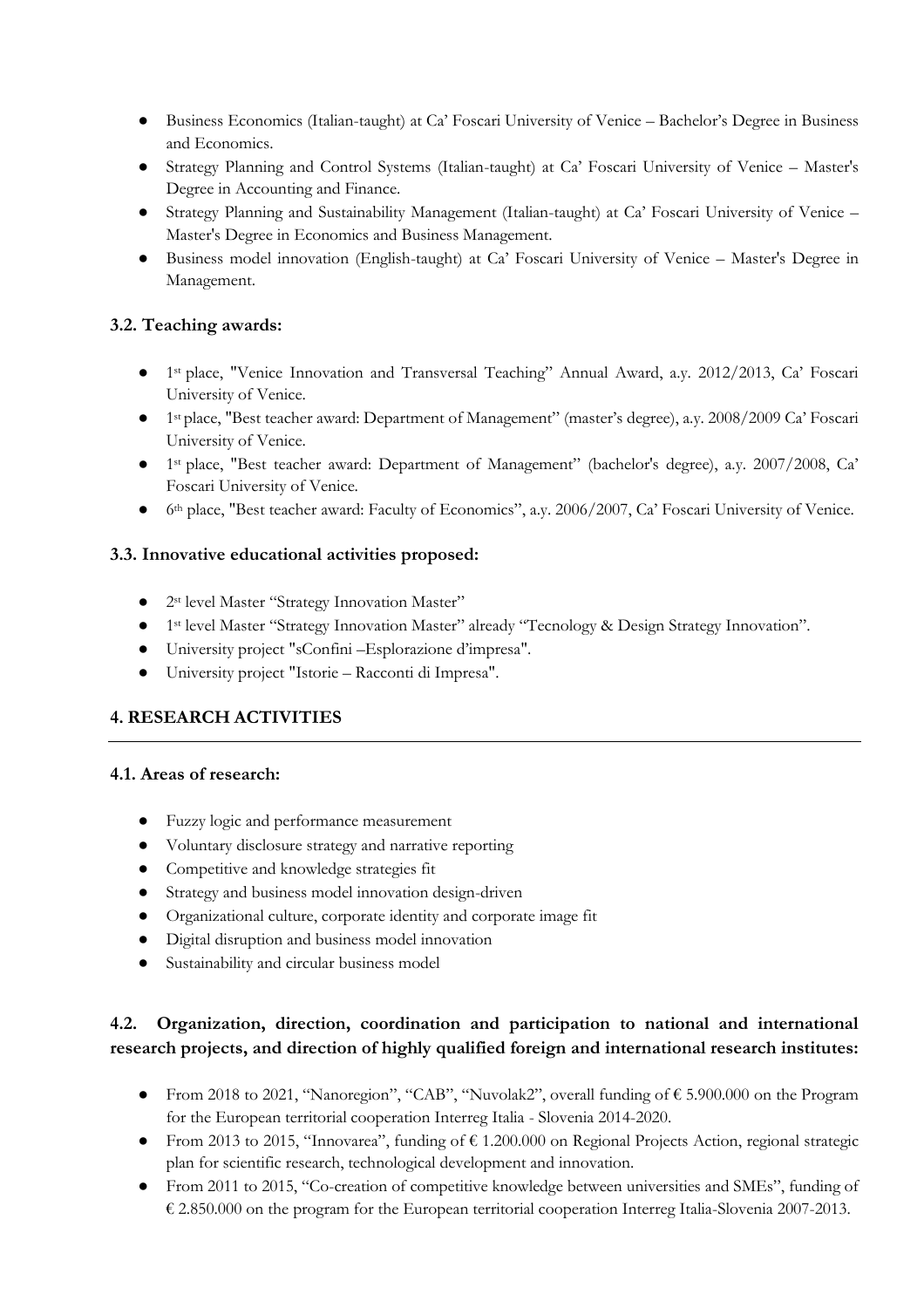- From 2011 to 2012, "Strategic innovation in SMEs at the level of individual enterprises and enterprise systems: an innovative methodology", funding of  $\epsilon$  250.000 on the Regional Projects Action, regional strategic plan for scientific research, technological development and innovation.
- From 2010 to 2013, "VSIC Venice Strategic Innovation Center", funding of € 962.000 on the Regional Projects Action, 2007-2013 FESR Regional operative plan.
- From 2005 to 2008, "Environments of hyper-knowledge for the continuity of the SEs and corporate networks", funding of  $\epsilon$  750.000 on the Equal axis.
- From 2001 to 2004, "Forma-Con-Gest-PMI", funding of  $\epsilon$  1.000.000 on the V° European Framework Program for Research and Development.
- In 1996, Fuzzy logic and Real estate, funding of \$ 10.000 from Florida Real Estate Commission Educational and Research Foundation.

# **4.3 Organization and participation as a speaker at national and international conferences (last 10 years):**

- Member of the scientific committee of the IFDaD, Venice (Italy) 2020.
- President of the scientific committee of the Strategy Innovation Forum, Venice (Italy), in 2020.
- Participant in "Aspen Round Tables", Italy, 2019 and 2020.
- Participant in "Learn the tools of foresights", co-organized with IFTF, Venice (Italy), in 2018.
- Participant in "Aspen Seminars for Leaders", Venice (Italy), in 2018.
- President of the scientific committee of the Strategy Innovation Forum, Venice (Italy), in 2018.
- President of the scientific committee of the Biennale Innovazione, Venice (Italy), in 2015, 2016 and 2017.
- President of the scientific committee of the Business Model Conference, Venice (Italy), in 2017.
- Invited speaker at "Working through paradox Workshop" at Cass University London (UK) in 2016.
- President of the scientific committee of the ECIC 2016 (European Conference on Intellectual Capital), Department of Management Ca' Foscari University of Venice (Italy).
- President of the scientific committee of the FEI (Front End Innovation)-Venice Conference IIR (Institute for International Research), Venice (Italy) in 2014.
- President of the scientific committee of the International Multidisciplinary Academic Summit: "Multiple Perspectives on Strategy and Innovation: From Theory to Practice", Venice (Italy) in 2014.
- Invited speaker at "Innovation, Entrepreneurship and Global Growth Workshop" at the World Economic Forum - London (UK) in 2013.
- President of the scientific committee of the ISIS Summer Conference, Thessaloniki (Greece) in 2013.
- Member of the scientific committee of the IABE Summer Conference, Venice (Italy) in 2012.
- Member of the scientific committee of the 1° Journal of Management and Governance Conference, Venice (Italy) in 2009.

# **4.4. Appointment of teaching assignments or official research roles at highly qualified foreign and international Universities and Research Institutes:**

- In 2018 (10 days) *Visiting Fellow* at the University of Adelaide Business School Adelaide (Aus)
- In 2014 (2 weeks) *Visiting Fellow* at the Economic and Administrative Science Faculty, Universidad Panamericana - Aquascalientes (Mex).
- In 2013 (2 weeks) *Visiting Fellow* at the Rawls College of Business, Texas Tech University Lubbock (U.S.A.).
- In 2012 (2 weeks) *Visiting Fellow* at the Department of Accounting, Nagasaki University Nagasaki (Japan).
- In 2001 (1 month) *Visiting Fellow* at the Department of Accounting and Finance, New York University New York (U.S.A.).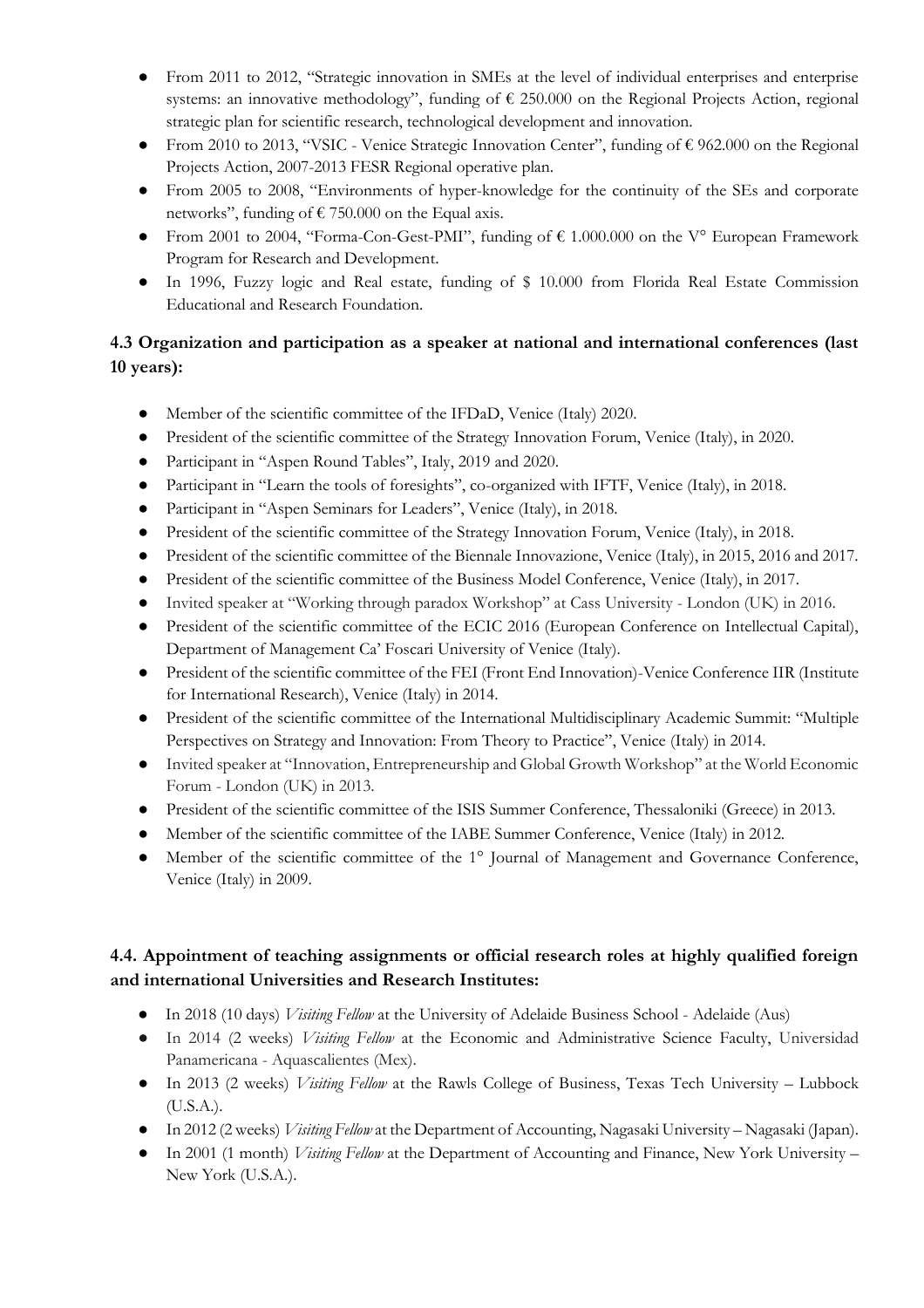● In 1996 (6 months) *Visiting Ph.D.* at the Department of Accounting and Finance, University of Florida – Gainesville (U.S.A.).

# **4.5. National and International research awards:**

- Honourable mention for the paper published on Il Sole 24 Ore, "Industria 4.0, rivoluzione a metà senza nuovi modelli di business", December 2020.
- Distinguished International Business Scholar, Angelo State University College of Business and Norris Family Endowment for International Business, October 2013.
- "3rd best paper award" for the paper, "Strategy Map as Visual Artifact for Strategy-Making in Complex Setting" SMS (Strategic Management Society) conference, Glasgow, June 2013
- **"**Kizok best paper award" on SME for the paper "The link between competitive strategies and knowledge management strategies in small firms"- 3rd EIASM Workshop on Intangibles and Intellectual Capital, Ferrara, October 2007.

# **4.6 Direction of and participation in editorial committees of journals, book series, encyclopedias and recognizing and prestigious treatises, participation in prestigious academies:**

- Member of the Editorial Board of the *Journal of Business Model,* Open Journal System;
- Editor in chief of the *Journal of Strategic & International Studies*, ISIS, USA;
- Member of the Editorial Board of the *Journal of Management and Governance,* Springer;
- Guest Editor of the *Special Issue* "Governing Strategy and Knowledge: Methodology and Tools" of the *Journal of Management and Governance,* Springer;
- Member of AIDEA Accademia Italiana di Economia Aziendale;
- Member of SIDREA Società Italiana dei Docenti di Ragioneria e di Economia Aziendale;

### **4.7. Patents and participatory and non-participatory spin-offs:**

- Founder, Partner, Scientific Coordinator and President of the Board of Directors of Strategy Innovation s.r.l., spin-off of the Ca' Foscari University of Venice.
- Co-founder and Partner of Digital Strategy Innovation Srl, spin-off of the Ca' Foscari University of Venice.

### **4.8 Fund raising activities:**

- Scientific Director of VeniSIA *Venice Sustainability Innovation Accelerator*.
- Promoter of VeniSIA *Venice Sustainability Innovation Accelerator*.
- Promoter of the Innovative Regional Network S*mart destinations in the land of Venice* 2026.
- Promoter of the *Laboratory for Artefacts and Business models*: project aimed at creating an innovation hub for *design driven* products and *digital first* business model into the VEGA Parco Scientifico e Tecnologico in Marghera. Initiative of Ca' Foscari University of Venice and IUAV of Venice.
- Promoter of the *Strategy Innovation Hub*: project aimed at creating a strategic innovation hub into the S. Giobbe Economics Campus. Initiative of Ca' Foscari University of Venice.
- Promoter of *Smact Scpa:* project aimed at creating a *Competence center*, into the triveneto area, financed by the "Piano Nazionale Industria 4.0". Initiative of the 9 universities within the triveneto area.
- Promoter of *Polins Srl*: project aimed at the creation of a strategic innovation hub into the Eastgate park in Fossalta di Portogruaro (VE). Initiative of the Venice Province and Portogruaro Campus Foundation.
- Promoter of several research projects addressed to third parties, developed by the Management Department of the Ca' Foscari University of Venice or Ca' Foscari Venezia Foundation.

### **4.9. Publications:**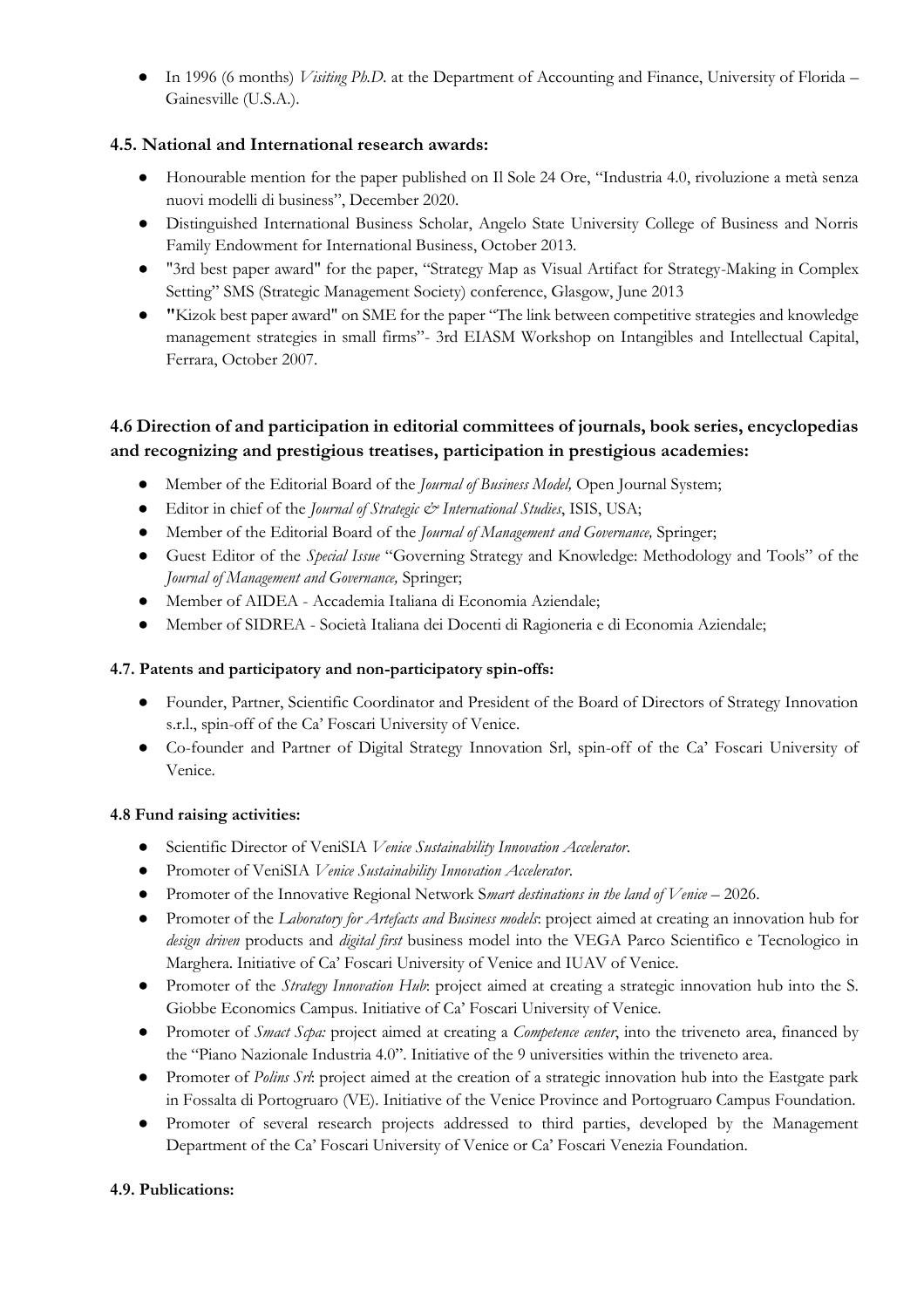<u>Articles in A journals<sup>1</sup>:</u>

- 1. Biloslavo R., Bagnoli C., Massaro M. and Cosentino A., *Business Model Transformation Toward Sustainability: The Impact of Legitimation*, MANAGEMENT DECISION, forthcoming (ISSN 0025-1747) 2020;
- 2. Massaro M., Bagnoli C., Dal Mas F., *The role of Human Sustainability in professional service firms. Evidence from Italy*, BUSINESS STRATEGY AND THE ENVIRONMENT, DOI: [10.1002/bse.2528](https://doi.org/10.1002/bse.2528) (ISSN 1099- 0836) 2020;
- 3. Massaro M., Dal Mas F., Chiappetta Jabbour C.J., Bagnoli C., *Crypto-economy and new sustainable business models: Reflections and projections using a case study analysis*, CORPORATE SOCIAL RESPONSIBILITY AND ENVIRONMENTAL MANAGEMENT, DOI: [10.1002/csr.1954](https://doi.org/10.1002/csr.1954) (ISSN1535-3966) 2020;
- 4. Zanin F., Lusiani M., Bagnoli C., *The swinging role of visualization in strategic planning*, in JOURNAL OF MANAGEMENT & GOVERNANCE, DOI: 10.1007/s10997-019-09499-5 (ISSN 1385-3457) 2020;
- 5. Masiero M., Arkhipova D., Massaro M., Bagnoli C., *Corporate accountability and stakeholder connectivity. A case study* in MEDITARI ACCOUNTANCY RESEARCH, vol 28, iss. 5, pp. 803-831 (ISSN: 2049-372X) 2019;
- 6. Massaro M., Dumay J., Bagnoli C., *Transparency and the rhetorical use of citations to Robert Yin in case study research* in MEDITARI ACCOUNTANCY RESEARCH, vol. 27, pp. 44-71 (ISSN: 2049-372X) 2019;
- 7. Biloslavo R., Bagnoli C., Edgar D. *An Eco-Critical Perspective on Business Models: The Value Triangle as an Approach to Closing the Sustainability Gap* in JOURNAL OF CLEANER PRODUCTION, vol. 174, pp. 746- 762 (ISSN 0959-6526) 2018;
- 8. Secundo G., Massaro M., Bagnoli C., Dumay J., *Intellectual capital management through a collective intelligence approach: A critical case study in a university setting* in JOURNAL OF INTELLECTUAL CAPITAL, vol. 19, iss. 1, pp. 157-177 (ISSN 1385-3457) 2018;
- 9. Massaro M., Dumay J., Bagnoli C., *When the investors speak. Intellectual capital disclosure and the web 2.0* in MANAGEMENT DECISION, vol. 55, iss. 9, pp. 1888-1904 (ISSN 0025-1747) 2017;
- 10. Massaro M., Handely K., Bagnoli C., Dumay J., *Knowledge Management in Small and Medium Enterprises. A structured literature review* in JOURNAL OF KNOWLEDGE MANAGEMENT, vol. 20, iss. 2, pp. 258-291 (ISSN: 1367-3270) 2016*;*
- 11. Girella L., Bagnoli C., Zambon S., *Exploring the conceptualisation of Intangibles in law and accounting in the USA: A historical perspective,* JOURNAL OF INTELLECTUAL CAPITAL, vol. 17, iss. 1, pp. 168-184 (ISSN 1385-3457) 2016*;*
- 12. Bagnoli C. Redigolo G., *Business Model in IPO Prospectuses: insights from Italian Innovation Companies in Business Models*, Financial Reporting and Corporate Governance SPECIAL ISSUE DEL JOURNAL OF MANAGEMENT AND GOVERNANCE, vol. 20, iss. 2, pp. 261-294 (ISSN 1385-3457) 2016*;*
- 13. Massaro M., Dumay J., Bagnoli C., *Where there is a will there is a way: IC, strategic intent, diversification and firm performance* in JOURNAL OF INTELLECTUAL CAPITAL, vol. 16, iss. 3, pp. 490-517 (ISSN 1469-1930) 2015*;*
- 14. Bagnoli C., Vedovato M. The impact of knowledge management and strategy configuration coherence on SME performance in THE JOURNAL OF MANAGEMENT AND GOVERNANCE, vol. 18, iss. 3, pp. 615-647 (ISSN 1385-3457) 2014;
- 15. Bagnoli C., Roberts H. *Governing strategy and knowledge: tools and methodologies* in THE JOURNAL OF MANAGEMENT AND GOVERNANCE, vol. 17, iss. 3, pp. 535-540 (ISSN 1385-3457) 2013*;*
- 16. Biloslavo R., Bagnoli C., Figelj R.R. *Managing dualities for efficiency and effectiveness of organisations* in INDUSTRIAL MANAGEMENT & DATA SYSTEMS, vol. 113, pp. 423-442 (ISSN 0263-5577) 2013*;*

### Articles in other journals:

17. Costantini A., Bagnoli C., Massaro M., *Comparative analysis of business model disclosure in the annual report: insights from an interventionist research project*, FINANCIAL REPORTING, forthcoming, (ISSN 2036-671X) 2020;

<sup>1</sup> According to the ANVUR (ASN) ranking "Riviste di classe A" updated on 22.03.2016 (http://www.anvur.org/attachments/article/254/Area13\_ClasseA.pdf)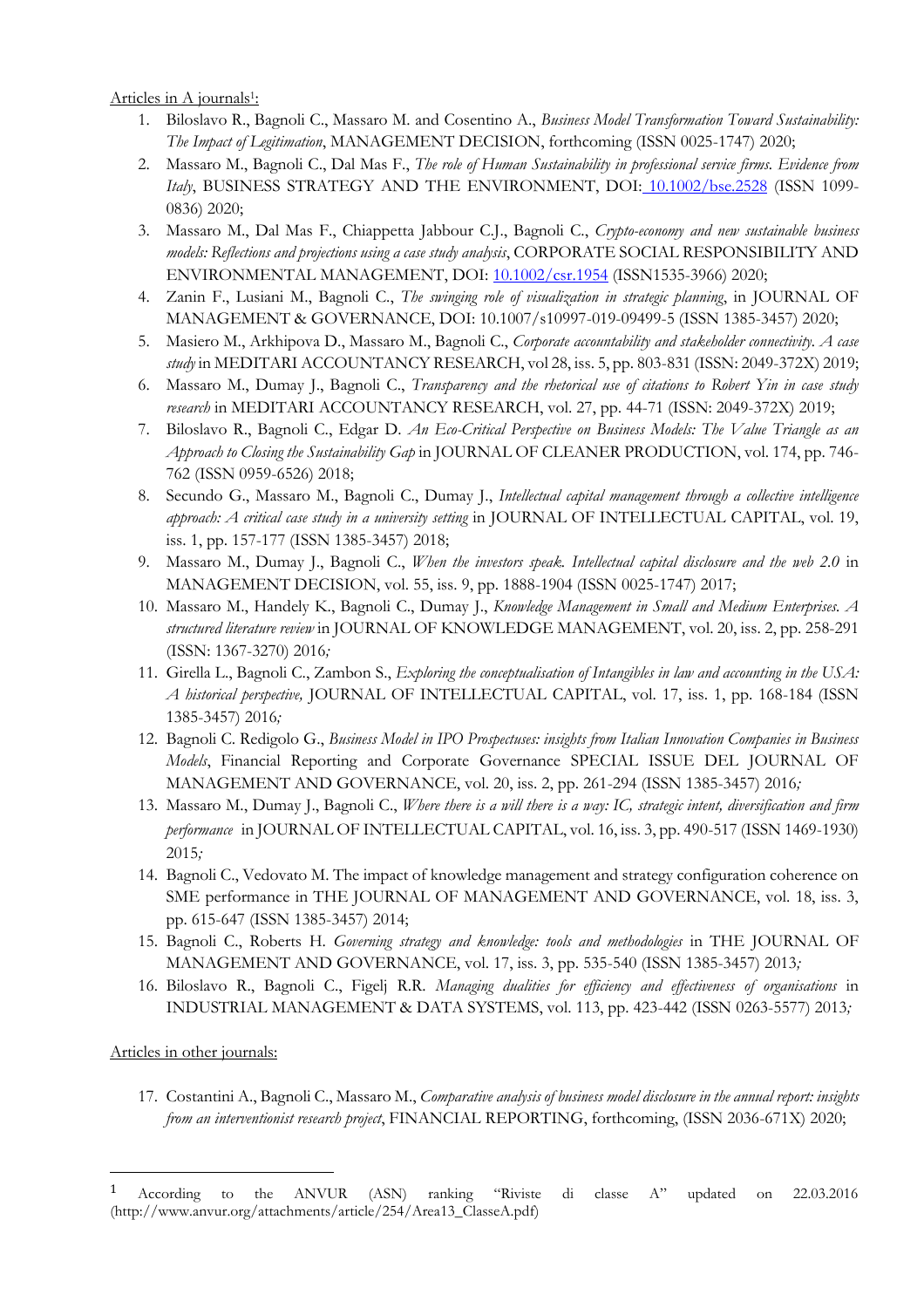- 18. Cobianchi, L., Dal Mas F., Peloso A., Pugliese L., Massaro M., Bagnoli C., Angelos P., *Planning the Full Recovery Phase: An Antifragile Perspective on Surgery after COVID-19*, ANNALS OF SURGERY, forthcoming, (ISSN 1528-1140) 2020;
- 19. Bagnoli C., Dal Mas F., Lombardi R., Nucciarelli A., *Translating knowledge through business model tensions. A case study*, INTERNATIONAL JOURNAL OF MANAGEMENT AND DECISION MAKING, forthcoming, (ISSN 1462-4621) 2020;
- 20. Bagnoli C., Massaro M., Ruzza D., Toniolo K., *Business Models for Accelerators: A Structured Literature Review*, JOURNAL OF BUSINESS MODELS, Vol. 8, N. 2, pp. 1-21 (ISSN 2246-2465) 2020;
- 21. Bagnoli C., Vedovato M., Costantini A., *The role of strategy maps in business integration: an interventionist approach***,** INTERNATIONAL JORUNAL OF MANAGEMENT PRACTICE, Vol. 13, no. 3, pp. 252-274 (ISSN 1477-9064) 2020;
- 22. Toniolo K., Masiero E., Massaro M., Bagnoli C., *A grounded theory study for digital academic entrepreneurship*, INTERNATIONAL JOURNAL OF ENTREPRENEURIAL BEHAVIOR & RESEARCH, DOI: 10.1108/IJEBR-06-2019-0402 (ISSN 1355-2554) 2020;
- 23. Bagnoli C., Dal Mas F., Massaro M. (2019), *The 4th Industrial Revolution and its features. Possible business models and evidence from the field*, INTERNATIONAL JOURNAL OF E-SERVICES AND MOBILE APPLICATIONS, vol. 11, pp. 34-47 (ISSN 1941-627X) 2019;
- 24. Bagnoli C., Massaro M., Dal Mas F., Demartini M., *Defining the concept of business model. A literature review: Searching for a business model framework*, INTERNATIONAL JOURNAL OF KNOWLEDGE AND SYSTEM SCIENCE, vol. 9, iss. 3, pp. 48-64 (ISSN 1947-8208) 2018;
- 25. Massaro M., Rubens A., Bardy R., Bagnoli C., *Antecedents to export performance and how italian and slovenian smes innovate during times of crisis*, JOURNAL OF EASTERN EUROPEAN AND CENTRAL ASIAN RESEARCH, vol.4 no.1, pp. 1-22 (ISSN: 2328-8272) 2017;
- 26. Bagnoli C., Lazzer G.P., Setiffi F., La ristorazione al tempo della *food television* in MICRO & MACRO MARKETING, vol. 3, pp. 379-396 (ISSN 1121-4228) 2016*;*
- 27. Giachetti C., Bagnoli C., *The effect of openness to external knowledge sources for innovation on SMEs' financial performance*, in MERCATI E COMPETITIVITÀ, vol. 4, pp. 65-86 (ISSN 1826-7386) 2015*;*
- 28. Massaro M., Rossi G., Bagnoli C., Linking Market Orientation and Service relatedness to New Service Development, in INTERNATIONAL JOURNAL OF MANAGEMENT SCIENCE AND INFORMATION TECHNOLOGY, Vol. 16, pp. 94-107 (ISSN 1923-0265) 2015*;*
- 29. Bagnoli C., Giachetti C. *Aligning knowledge strategy and competitive strategy in small firms* in JOURNAL OF BUSINESS ECONOMICS AND MANAGEMENT, vol. 16, iss. 3, pp. 571-598 (ISSN 1611-1699) 2015*;*
- 30. Vedovato M., Bagnoli C. *Le mappe strategiche per vincere le resistenze all'integrazione aziendale* in MANAGEMENT CONTROL, vol. 3, pp. 11-36 (ISSN 2239-0391) 2014*;*
- 31. Massaro M., Pitts M., Bagnoli C. *Diversification and Etrepreneurial Intention. The role of relatedness in italian small and medium accounting practices* in JOURNAL OF STRATEGIC AND INTERNATIONAL STUDIES, vol. 8, pp. 18-30 (ISSN 2326-3636) 2013*;*
- 32. Bagnoli C., Redigolo G. *La disclosure volontaria del modello di business nel prospetto informativo di quotazione: un'analisi comparative* in RIVISTA ITALIANA DI RAGIONERIA E DI ECONOMIA AZIENDALE, vol. 1,2,3, pp. 60-76 (ISSN 1593-9154) 2013*;*
- 33. Bagnoli C., Massaro M., Zanin F. *The "triangular" coherence between business and knowledge management strategy configurations in small firms* in JOURNAL OF STRATEGIC AND INTERNATIONAL STUDIES, vol. 8, pp. 6-31 (ISSN 2326-3636) 2013*;*
- 34. Bagnoli C., Biloslavo R. *L'innovazione strategica nei piccoli e medi studi commercialistici triveneti* in RIVISTA DEI DOTTORI COMMERCIALISTI, vol. 2, pp. 247-273 (ISSN 0485-2281) 2012*;*
- 35. Bagnoli C., G. M. Mantovani *VOLUNTARY DISCLOSURE STRATEGIES AND THE COST OF CAPITAL OF ITALIAN BLUE CHIPS* in JOURNAL OF BUSINESS, ECONOMICS AND FINANCE, vol. 1, pp. 49-94 (ISSN 2146-7943) 2012*;*
- 36. Bagnoli C. *L'innovazione nelle strategie dei piccoli e medi studi professionali per supportare l'innovazione nelle strategie delle piccole e medie imprese* in IL COMMERCIALISTA VENETO, vol. 201, pp. 1-4, 2011*;*
- 37. Bagnoli C., Mantovani G. *Le strategie di disclosure volontaria del modello di business delle blue chip italiane e il loro impatto sul rischio informativo* in FINANCIAL REPORTING, vol. 3, pp. 28-82 (ISSN 2036-671X) 2009*;*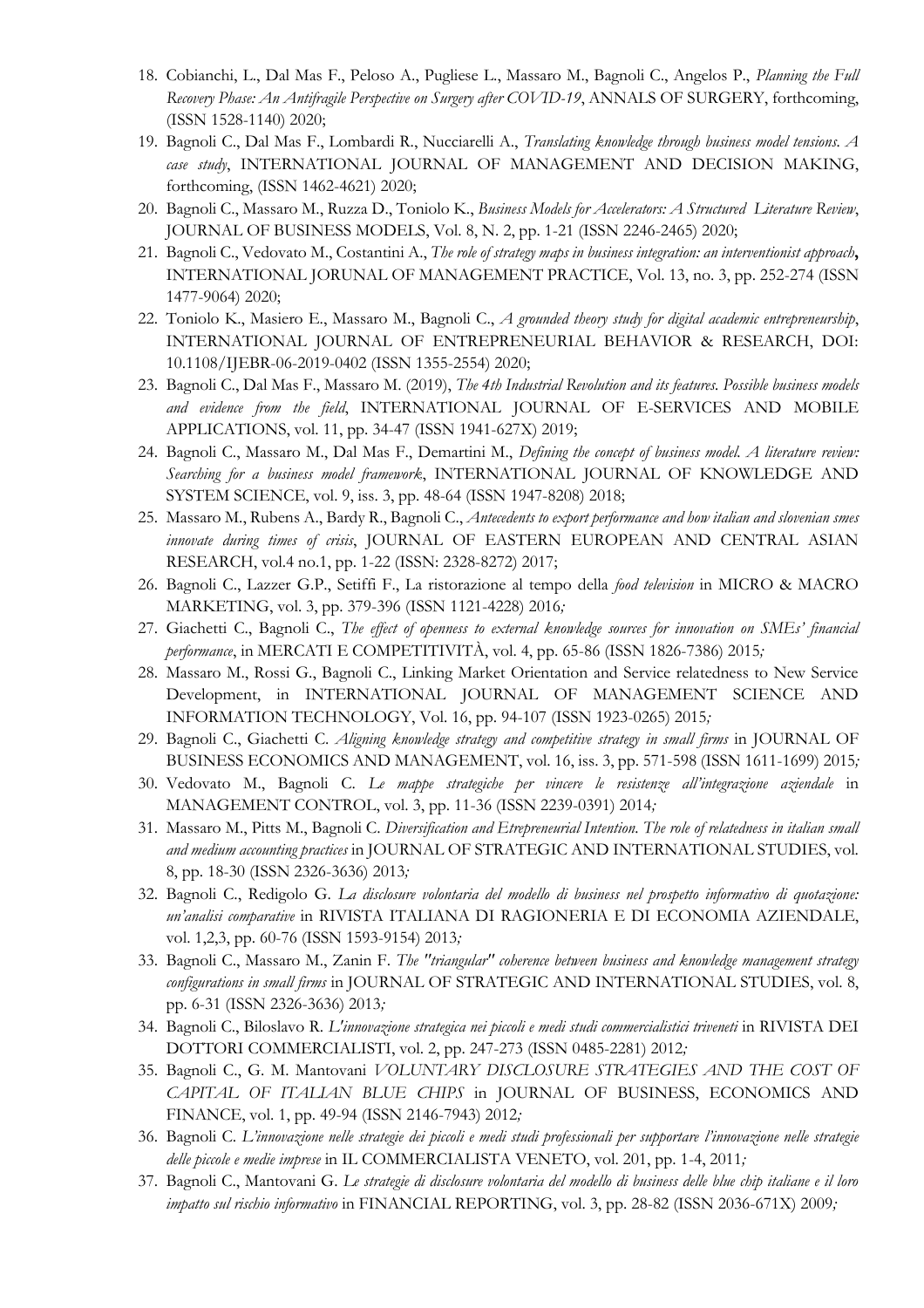- 38. Bagnoli C. *L'evoluzione delle strategie di disclosure volontaria delle imprese quotate italiane, in un contesto di accresciuta incertezza ambientale* in FINANZA MARKETING E PRODUZIONE, vol. 3, pp. 104-132 (ISSN 1593- 2230) 2009*;*
- 39. Bagnoli C. *The different ways of preparing Management report of Italian listed companies, and their determinants* in INTERNATIONAL JOURNAL OF ACCOUNTING, AUDITING AND PERFORMANCE EVALUATION, vol. 2, pp. 84-126 (ISSN 1740-8008) 2005*;*
- 40. Bagnoli C.; Vedovato M. *Le determinanti del gap informativo tra imprese quotate ed analisti finanziari: i contenuti della relazione sulla gestione* in RIVISTA ITALIANA DI RAGIONERIA E DI ECONOMIA AZIENDALE, vol. 3/4, pp. 206-222 (ISSN 1593-9154) 2004*;*
- 41. BAGNOLI C. *La Relazione sulla Gestione: un'analisi empirica* in RIVISTA DEI DOTTORI COMMERCIALISTI, vol. 5, pp. 987-1021 (ISSN 0485-2281) 2003*;*
- 42. Bagnoli C., Smith C.H. *The Theory of Fuzzy Logic and its application to Real Estate Valuation* in THE JOURNAL OF REAL ESTATE RESEARCH, vol. 16, pp. 169-200 (ISSN 0896-5803) 1998*;*
- 43. Bagnoli C., Smith H.C. *Fuzzy Logic: The New Paradigm for Decision-Making* in REAL ESTATE ISSUES, vol. 22, pp. 35-41 (ISSN 0146-0595) 1997*;*
- 44. Bagnoli C. *Azione e Retorica del Management* in SVILUPPO & ORGANIZZAZIONE, vol. 153, pp. 122-127 (ISSN 0391-7045) 1994*;*

#### Books:

- 46. Bagnoli C., Mirisola B., Tabaglio V., *Alla ricerca dell'impresa totale*, Edizioni Ca' Foscari, pp. 1-253 (ISSN 2610-993X) 2020;
- 47. Bagnoli C., Bravin A., Massaro M., Vignotto A., *Business model 4.0*, Edizioni Ca' Foscari, pp. 1-301 (ISBN 978-88-6969-082-2) 2018;
- 48. Zanin F., Bagnoli C., *Lo strategizing in contesti complessi*, Edizioni Ca' Foscari, pp. 1-301, (ISBN 978-88-6969- 082-2) 2016;
- 49. Bagnoli C. *Dispensa per il corso di Strategia e Politica Aziendale I*, Stampa in proprio, pp. 1-100 2009;
- 50. Bagnoli C. *La Misurazione Economica Sfocata. Dal numero alla parola: strumenti per la gestione della complessità*, Franco Angeli, pp. 1-257 (ISBN 978-88-4648-316-4) 2007*;*
- 51. Bagnoli C. *La Relazione sulla gestione tra normative e prassi*, Giuffrè Editore-296 (ISBN 978-88-1410-599-9) 2003*;*
- 52. Bagnoli C. *La misurazione economica sfocata: opportunità e limiti*, Stampa in proprio, vol. 1, 1997 *(Tesi di*  Dottorato*)*

### *Curatorship*

- 53. *(edited by)* Bagnoli C.*, Economia Aziendale tra tradizione e innovazione*, Giuffré Francis Lefebvre, (ISBN 9788828810636) 2019;
- 54. *(edited by)* Bagnoli C., Mio C., Garlatti A., Massaro M.*, Proceedings of the 8th European Conference on Intellectual Capital,* Academic Conferences and Publishing International Limited, vol. 1, pp. 1-443 (ISBN 978-1- 910810-47-7) 2016.

#### Articles or chapters in Book:

- 55. Toniolo K., Masiero E., Massaro M., Bagnoli C., *Sustainable Business Models and Artificial Intelligence: Opportunities and Challenges* in: Matos F., Vairinhos V., Salavisa I., Edvinsson L., Massaro M. (eds), *Knowledge, People, and Digital Transformation. Contributions to Management Science*. Springer, Cham, pp. 103-117 (ISBN 978- 3-030-40389-8), 2020;
- 56. Masiero M., Bagnoli C., Mio C., Massaro M., *Integrated Reporting and Connectivity: Exploring connectiveness*, in: de Villiers C., Hsiao P.K., Maroun M (eds), *The Handbook of Integrated Reporting*, Routledge (ISBN 9780367233853) 2020;
- 57. Bagnoli C., *L'impresa significante*, contenuto in Cinquegrani A., *Imprese letterarie*, Edizioni Ca' Foscari, pp. 103-146 (ISBN 978-88-6969-357-1) 2019;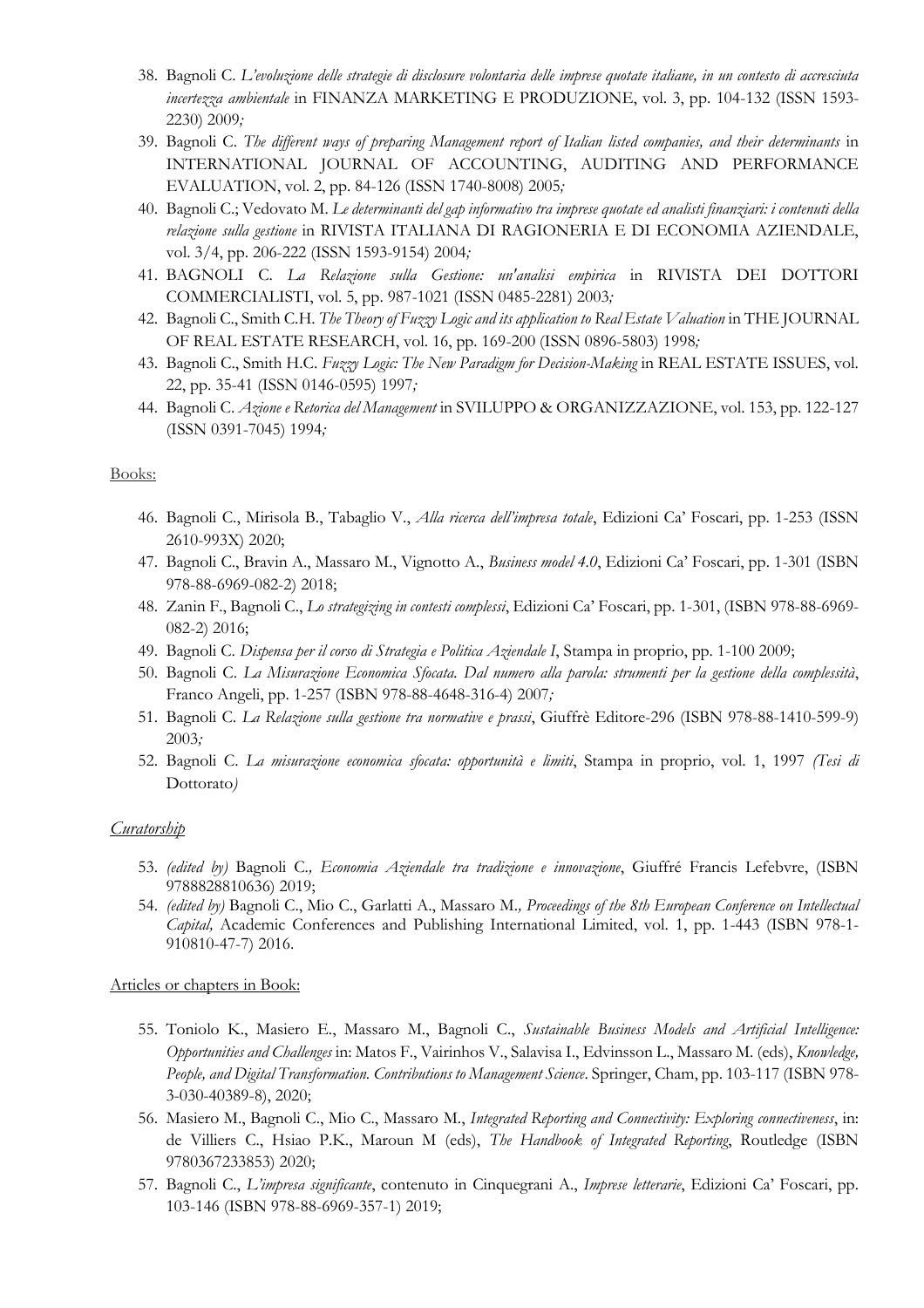- 58. Ruzza, D., Dal Mas, F., Massaro, M., Bagnoli, C., *The role of blockchain for intellectual capital enhancement and business model innovation*, contenuto in Ordonez de Pablos, P. and Edvinsson, L. (Edit.) *Intellectual Capital in the Digital Economy*, Routledge, London (ISBN 978-0-367-25067-6) 2019;
- 59. Abouei M., Dal Mas F.; Ghazvini A.; Attaran M., Ansari K.; Nozari K., Massaro M.; Bagnoli C., *Knowledge Management in a Public Entity in the Area of Urban Regeneration: The Importance of Stakeholder Participation*, contenuto in *5th Knowledge Management and Intellectual Capital Excellence Awards*, Reading, Academic Conferences and Publishing International, pp. 1-14 (ISBN 978-1-909507-17-3) 2019;
- 60. Biloslavo R., Edgar D., Bagnoli C., *Organizational Identity and Value Triangle: Management of Jungian Paradoxes to Enable Sustainable Business Model Innovation,* contenuto in *Sustainable Business Models* a cura di Aagaard A., Palgrave MacMillan Editore (ISBN 978-3-319-93275-0) 2019;
- 61. Vaia G., Arkhipova D., Bagnoli C., *Il sistema di business*, contenuto in *Economia Aziendale tra tradizione e innovazione*, Giuffré Francis Lefebvre, pp. 283-333 (ISBN 9788828810636) 2019;
- 62. Vedovato M., Bagnoli C., *La strategia aziendale*, contenuto in *Economia Aziendale tra tradizione e innovazione*, Giuffré Francis Lefebvre, pp. 227-277 (ISBN 9788828810636) 2019;
- 63. Agostini M., Bagnoli C., Lazzer G.P., Fasan M., *L'assetto istituzionale*, contenuto in *Economia Aziendale tra tradizione e innovazione*, Giuffré Francis Lefebvre, pp. 124-171 (ISBN 9788828810636) 2019;
- 64. Agostini M., Costa E., Bagnoli C., *The Role of Small and Medium Practices in the Sustainability Reporting of Italian Small and Medium Enterprises*, contenuto in *Maintaining Sustainable Accounting Systems in Small Business*, IGI Global (ISBN 9781522552673) 2018;
- 65. Bagnoli C., *Imprese significanti*, contenuto in *Con le vostre chiavi – Storie di imprese significanti* a cura di Alessandro Cinquegrani, Kellermann Editore (ISBN 978-88-6767-044-4) 2016;
- 66. *Bagnoli C., Introduction* contenuto in *25 Recipes Of Inventive Simplification,* di Franzolin E., Unox Spa Editore (ISBN 978-13-2959-645-0) 2015;
- 67. Bagnoli C., Redigolo G. *Business model innovation and disclosure*, in Aa. Vv., *Il ruolo dell'azienda nell'economia. Esiste un modello orientato alla crescita***,** Atti del Convegno Nazionale dell'Accademia Italiana di Economia Aziendale 2013, Ed. Il Mulino, pp. 205-215 (ISBN 978-88-15-25462-7) 2015*;*
- 68. Zanin F., Bagnoli C., Massaro M. *Towards a competitive knowledge management strategy approach in the University*  setting. The case of Ca' Foscari University of Venice, Building a Competitive Public Sector with Knowledge Management Strategy in advances in human resources management and organizational development book series, Hershey PA, USA, Business Science Reference (an imprint of IGI Global), pp. 362-382 (ISBN 978- 14-6664-434-2) 2013;
- 69. *Bagnoli C., Prefazione* contenuto in *Redvolution – Vita e pensiero di Renzo Rosso*, a cura di Riccardo Micheletti, Marcianum Press (ISBN 978-88-6512-210-5) 2013;
- 70. Bagnoli C., Redigolo G. *Il livello di disclosure volontaria del modello di business all'interno del prospetto informativo di quotazione*, Note di ricerca 2/2011 in NOTE DI RICERCA, Venezia, Dipartimento di Management - Università Ca' Foscari Venezia, pp. 1-47 (ISSN 2239-415X) 2011*;*
- 71. Bagnoli C. *Il Momento della rilevazione delle operazioni contabili*, Contabilità d'impresa e valori di bilancio, Torino, G. Giappichelli Editore, pp. 12-14 (ISBN 978-88-3480-629-6) 2010*;*
- 72. Bagnoli C., Vedovato M. *Il legame tra strategie competitive, strategie di gestione della conoscenza e cultura imprenditoriale nelle piccole imprese del nord-est italia*, Le Risorse Immateriali nell'Economia delle Aziende, Bologna, Il Mulino, vol. 2, pp. 245-254 (ISBN 978-88-1513-928-3) 2010*;*
- 73. Bagnoli C.; Bortoluzzi P; Zanin F *Knowledge recipes in SMEs: a synthesis of firms involved in the project* , Competitive Knowledge Management in SMEs, UDINE, Forum, pp. 29-77, 2005*;*
- 74. Bagnoli C.; Bortoluzzi P; Vedovato M *Pianificare per decidere o decidere di (non) pianificare ? Due sistemi direzionali a confronto: i casi Fantoni e Snaidero* , La riconfigurazione dei processi decisionali nel quadro evolutivo della competizione. Atti del 27° Convegno AIDEA, TORINO, Giappichelli, pp. 297-317 (ISBN 978-88-3485- 755-0) 2005*;*

Articles in conference proceedings:

- 75. Dal Mas F., Piccolo D., Cobianchi L., Edvisnnon L., Presh G., Massaro M., Skrap M., Ferrario di Tor VajanaA., D'Auria S., Bagnoli C., *The effects of Artificial Intelligence, Robotics, and Industry 4.0 Technologies. Insights from the Healthcare Sector*, contenuto in *Proceedings of the European Conference on the impact of Artificial Intelligence and Robotics ECIAIR 2019*, Academic Conferences and Publishing International Limited, Reading, pp. 88- 95, 2019;
- 76. Bagnoli C., Garlatti A., Massaro M., Dal Mas F., (2019), *Winning Business Models for the 4th Industrial Revolution*, Theory and Applications in the Knowledge Economy, E4 Conferences, vol. 1, pp. 59-75, Convegno: TAKE 2018, 11-13 July 2018;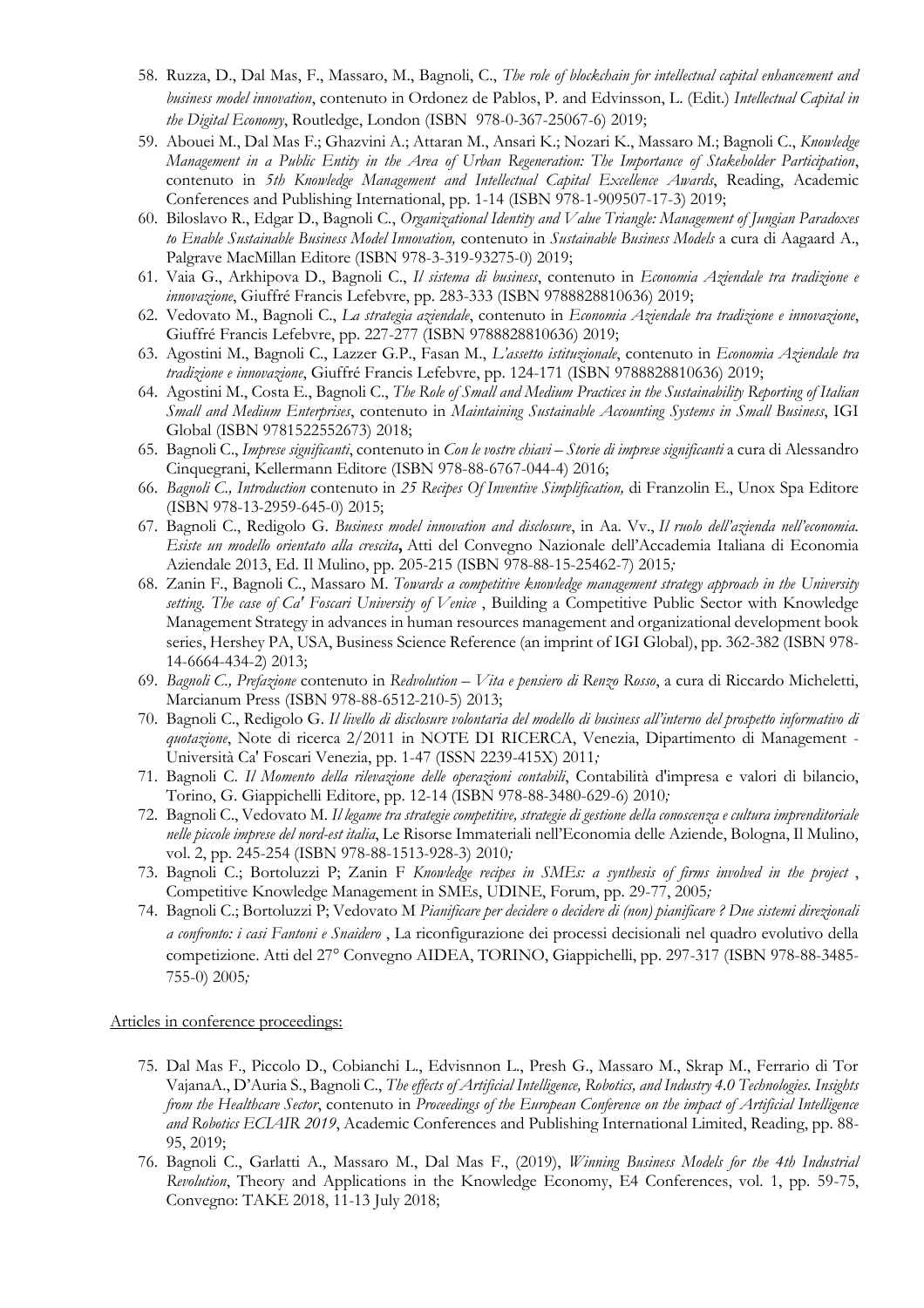- 77. Zanin F., Bagnoli C., Costantini A., *The Dynamics behind the Alignment between Strategy and Knowledge in Small Firms*, 20th IAMB Conference 2015 Proceedings, pp. 108-118 (ISSN 1949-9094) 2015*;*
- 78. Zanin F., Bagnoli C., *Knowledge Visualization for Strategic Change. Mapping Knowledge for Discovering Business Renewal*, 16th European Conference on Knowledge Management 2015 Proceedings (ISBN 978-1-910810- 47-7) 2015 *(presente su Scopus e ISIWos);*
- 79. Bagnoli C., Redigolo G. *Voluntary Disclosure of the Business Model in Italian IPO Prospectuses: a Comparative Analysis* in Vari, Il ruolo dell'azienda nell'economia. Esiste un modello orientato alla crescita. AIDEA 2013 Conference Proceedings, Bari, Cacucci, Convegno: AIDEA 2013, (ISBN 978-88-6611-294-5) 2014;
- 80. Bagnoli C., Massaro M., Zanin F. *New Service Development in Small and Medium Accounting Practice Firms. The Italian Case.* Proceedings of International Conference on Innovation and Entrepreneurship, Reading, Academic Conferences and Publishing International Limited, pp. 18-25, Convegno: International Conference on Innovation and Entrepreneurship, 3-5 marzo 2013 (ISBN 978-19-0950-703-6) 2013 *(presente su ISIWos).*

#### Published working papers:

- 81. Bagnoli C. *The "triangular" links between competitive strategies and knowledge management strategies in Italian small firms* , Venezia, DIPARTIMENTO DI ECONOMIA E DIREZIONE AZIENDALE UNIVERSITA' CA' FOSCARI VENEZIA, vol. 4, 2009*;*
- 82. Bagnoli C., Vedovato M. *The links among knowledge management strategies, competitive strategies and performance in italian manufacturing SMEs* , Venezia, DIPARTIMENTO DI ECONOMIA E DIREZIONE AZIENDALE UNIVERSITA' CA' FOSCARI VENEZIA, vol. 4, 2009;
- 83. Bagnoli C., Vedovato M., Benvegnù M. *New products and service that SME association could supply to support Hyper-knowledge environment implementation* , Venezia, DIPARTIMENTO DI ECONOMIA E DIREZIONE AZIENDALE UNIVERSITA' CA' FOSCARI VENEZIA, vol. 11, 2002*;*
- 84. Bagnoli C., Vedovato M., Benvegnù M. *SME association role int he creation and "turning into action" of knowledge* , Venezia, DIPARTIMENTO DI ECONOMIA E DIREZIONE AZIENDALE UNIVERSITA' CA' FOSCARI VENEZIA, vol. 11, 2002*;*

### Research reports:

85. Bagnoli C., Civiero M., Stocchetti A., Scattola E., Lorenzoni A., Bano L., Paccagna E. Energie rinnovabili ed efficienza energetica come fonti di vantaggio competitivo per le imprese e le aggregazioni di imprese del Veneto orientale, Venezia, DIPARTIMENTO DI ECONOMIA E DIREZIONE AZIENDALE UNIVERSITA' CA' FOSCARI VENEZIA 2011;

### Currently under review articles:

- 86. Edgar D., Biloslavo R., Bagnoli C., *Strategic Dualities and Smes' Business Models,* in JOURNAL OF BUSINESS RESEARCH*;*
- 87. Trnavcevic A., Biloslavo R., Bertoncelj A., Bagnoli C., Janes A., Mckenna B., *Business models as scientific models: The Phronēsis perspective* in ORGANIZATION STUDIES;
- 88. Dal Mas F., Bagnoli C., Massaro M., Biazzo S., *Smart Technologies and New Business Models. Insights from Artificial Intelligence and Blockchain*, in Lombardi R., Chiucchi M.S., Mancini D., *Intellectual Capital, Smart Technologies and Digitalization*, Springer, Cham.

Accepted papers for conference presentation (last 2 years):

- 89. Bagnoli C., Massaro M., Demartini M., What is (not) a Business Model, 1° Business Model Conference, Venice May 18-19 2017;
- 90. Zanin F., Bagnoli C., Lusiani M., The visual mattering of strategic change, 32° EGOS colloquium, Naples July 7-9 2016;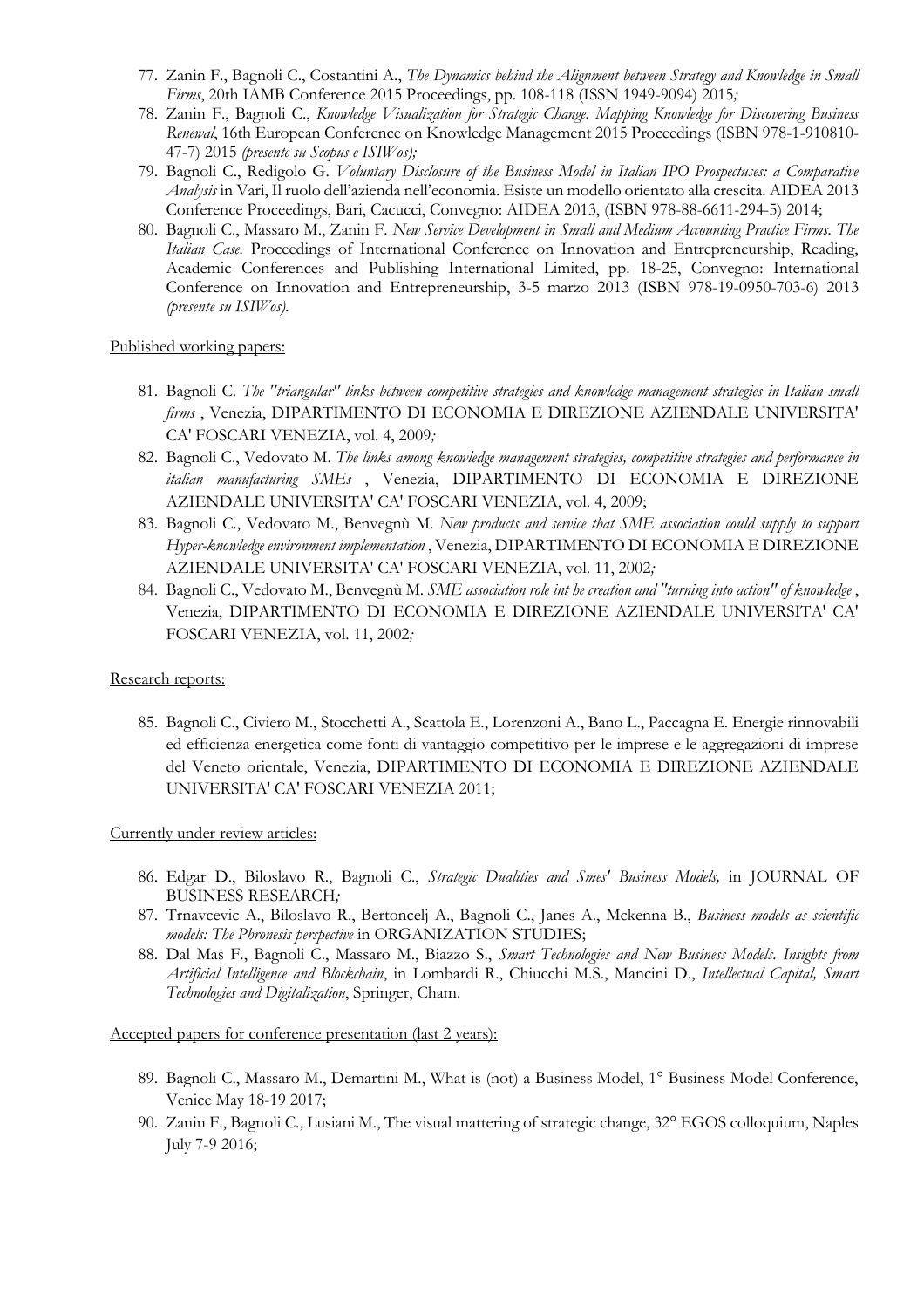- 91. Girella L., Bagnoli C., The Archaeology of Business Model between Strategy, Financial and Non-Financial Reporting: Some Preliminary Insights" VII Financial Reporting Workshop University of Genoa, 9-10 June 2016;
- 92. Zanin F., Bagnoli C., Knowledge Management Strategies in SMEs: The Dynamics Behind the Alignment between Knowledge and Strategy , 20th IAMB Conference 2015, Istanbul (Turkey);
- 93. Girella L., Bagnoli C., The archeology of Business Model between accounting, strategy and economics, EIASM Workshop on Intangibles 2015, Atene (GR);
- 94. Bagnoli C., Massaro M., Bardy R., Rubens A. Does Internationalization Theory Apply in Contingencies? How Italian and Slovenian SMEs React to Pressures in Their Home Markets, European International Business Academy Coference 2015, Rio de Janeiro (BR);
- 95. Zanin F., Bagnoli C., Knowledge Visualization for Strategic Change. Mapping Knowledge for Discovering Business Renewal, 16th European Conference on Knowledge Management 2015, Udine;
- 96. Bagnoli C. Setiffi F. Lazzer G.1 The role of market in shaping women's identity as mothers: practices, objects and social representations European Sociological Association Conference 2015, Praga (Republica Ceca);
- 97. Bagnoli C., Biloslavo R. Strategic paradoxes as business model`s meta-dimensions, European Academy of Management Conference 2015, Varsavia (Polonia);
- 98. Bagnoli C., Massaro M., Bardy R., Rubens A., What Fosters SME Internationalization? A Cross-Border Study on Italian and Slovenian manufacturing SMEs Entering Foreign Markets, Academy International Business-Southeast USA Conference 2014, Miami (USA);
- 99. Bagnoli C., McKenna B., Sigurjónsson O., Arnardóttir A., Biloslavo R., Bulut C., Ray S., Rooney D., Zacher H., Küpers W., Dibben M., Macklin R., Gosling J. The Relationship between Concern for Environmental Sustainability and the Capacity for Wisdom and Other Factors among Postgraduate Business Students: An International Comparison, Irish Academy of Management Conference 2014, Limerik;
- 100.Massaro M., Rossi G., Bagnoli C., Linking Market Orientation and Service relatedness to New Service Development, International Conference on Innovation and Entrepreneurship 2014, Bangkok.

# **5. ORGANIZATIONAL ROLES**

### **5.1. University administrative roles (Last 10 years):**

- From June 2020, Coordinator of the School of Management of Ca' Foscari Challenge School.
- From May 2020, Member of the "RIR Smart destinations in the land of Venice" board of directors and President of the Technical and Scientific Committee.
- From May 2019, Member of the Univeneto Foundation, representing Ca' Foscari University of Venice.
- From December 20, Member of the Management Board of the *Smact*, beneficiary of the funds allocated to the *Competence Centers* under the National Industry Plan 4.0.
- From 2018 to September 2020, Delegate of the Rector of Ca' Foscari Venezia to Relations with Companies, Institutions and the Veneto Region.
- From May 2018 to May 2019, President of the National Commission for the State Examination of Chartered Accountants and Expert Accountants.
- From September 2015 to September 2020, Delegate of the Rector of Ca' Foscari University of Venice to Strategic Innovation within the Ca' Foscari Foundation and for the development of the Vega incubator.
- From November 2011 to October 2014, President of the master's degree course in Accounting and Finance at Ca' Foscari University of Venice.
- From November 2010 to October 2014, Responsible for the Star CUP Veneto project on behalf of the Ca' Foscari University.
- From November 2010 to October 2013, Member of the Board of Directors of the Ca' Foscari Foundation.